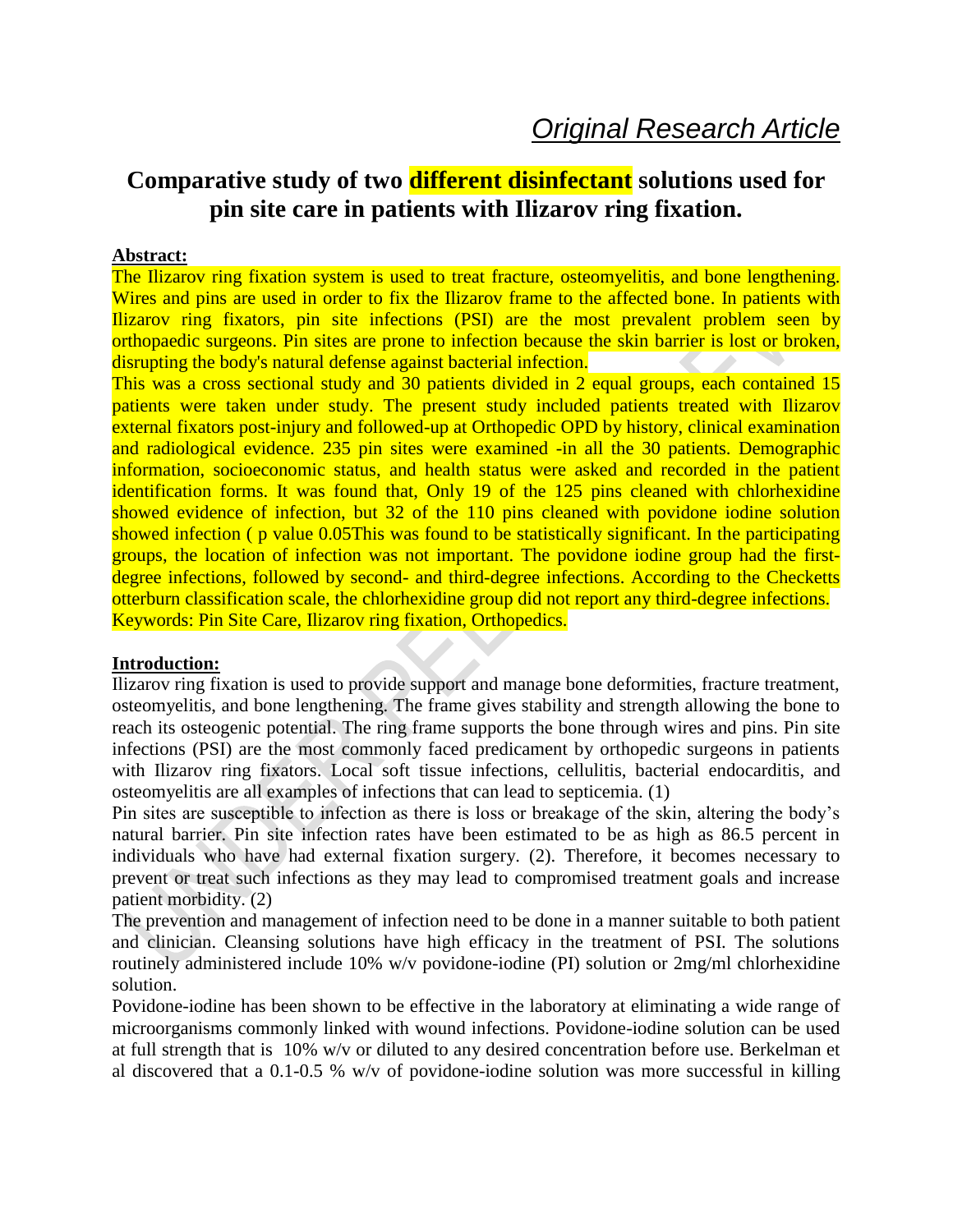typical wound pollutants. [\(3\)\(4\)](https://www.zotero.org/google-docs/?5nOKFX) Within 4 minutes of exposure, even a 10% solution was totally effective. At a concentration of 0.001%, PI is proven bactericidal. [\(3\)](https://www.zotero.org/google-docs/?3mW1R8)

Chlorhexidine has been shown to reduce microbiological problems and the time it takes for wounds to heal. During a study in patients having surgery requiring external fixation, Traditional pin care participants had a considerably higher incidence of pin tract infections than those who used a polyurethane bandage coated with chlorhexidine gluconate.

Thus, the efficacy of both these cleansing agents is high.

Currently, there is no widely acknowledged procedure for optimum care at the site of the pin. [\(5\)F](https://www.zotero.org/google-docs/?QYq58S)or the management and treatment of infections that arise at the pin site, numerous techniques have been used, ranging from a different strategy in disinfectant selection to the duration the pins and the fixator is placed for. As a result, many strategies for pin site care exist, starting from an innovative method that advocates no lively pin care to a complete approach that emphasizes lively pin care. (6) It additionally includes strict remedy measures, inclusive of twice-each day cleaning, dressing, and oral antibiotics for the duration of the outside fixator therapy. (7) Once the contamination of the pin site has been identified, the contamination can be assessed and recorded the usage of the Checketts-Otterburn classification. (5) Based on medical signs and radiological data, Checketts et al. categorized pin web website online infections into 3 foremost and 3 minor classes. Redness, drainage, pain, and tenderness belong to the minor group, while gentle tissue contamination with bone involvement belongs to the foremost group[.\(5\)\(](https://www.zotero.org/google-docs/?geqn6W)table1)

Infections at the location of percutaneous pins or wires are a common orthopedic issue. [\(8\)](https://www.zotero.org/google-docs/?rOQ0wm) Because it has demonstrated to have a corrosive impact on steel pins and a diminished antibiotic action when in contact with exudate, the use of povidone-iodine has been discouraged[.\(9\)](https://www.zotero.org/google-docs/?nqi41U)

Chlorhexidine gluconate is a swiftly acting antimicrobial cleansing solution. [\(10\)](https://www.zotero.org/google-docs/?lF1Txz) It was more efficient against gram-negative bacteria than gram-positive bacteria, according to the study. The most efficient washing agent, according to the National Association of **Orthopedic** Nurses (NAON), is chlorhexidine 2 mg/ml. (11) Chlorhexidine is used as a topical antiseptic during surgery and sterilization of intravascular devices. The active molecule's attachment to the stratum corneum, which functions as an antiseptic reservoir, extending its activity and effect, explains its long-lasting impact. (12)

The knowledge about the effectiveness of the cleansing agent remains inconsistent because of the physicians' choice rather than evidence. Because the fixators were oft removed early within the medical care period, it' arduous to match the speed of pin website infection to different studies, that report a 30% pin tract infection rate. (13) Once skeletal pin-sites are treated with associate degree medication, the chance of infection is reduced. a lot of analysis is required to examine if the placement of the pin-anatomical site may be a risk issue for infection and if intervention may **minimize** inflammation and infection at the medial lower leg pin-sites. (14) Despite the actual fact that there's no statistically important distinction in infection rates between antiseptic and povidone-iodine solutions, Cam et al. (2015) claim that antiseptic may be a higher improvement solution. (15) In open fractures, the chance of pin website infection is higher. [\(16\)](https://www.zotero.org/google-docs/?wXCy8D)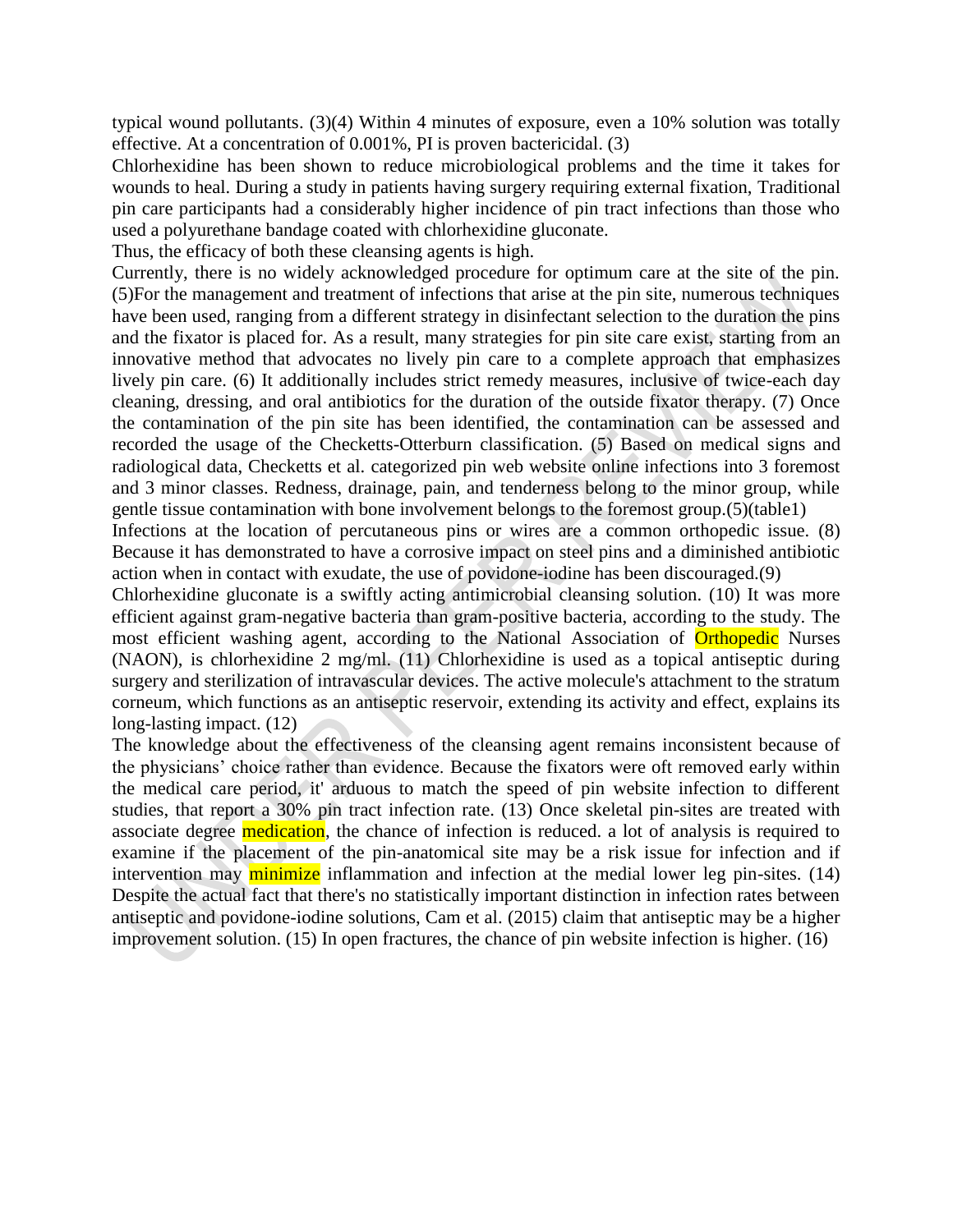| Infection<br>Grade | <b>Description</b>                                                                                      |
|--------------------|---------------------------------------------------------------------------------------------------------|
| Grade 1            | Slight erythema, little discharge. Treat with improved local pin care                                   |
| Grade 2            | Erythema, discharge, pain, warmth. Treat with improved local pin care and oral<br>antibiotics           |
| Grade 3            | As per grade 2, but no improvement with oral antibiotics. Pins/ex fix can be<br>continued               |
| Grade 4            | Severe soft tissue infection involving several pins $\pm$ pin loosening. Ex fix must be<br>discontinued |
| Grade 5            | As per grade 4, but with bone involvement visible on radiographs. Ex fix must be<br>discontinued        |
| Grade 6            | Major infection occurring after ex-fix removal. Treatment requires curettage of pin<br>track            |

(Table 1:Checketts-Otterburn classification)

## **Aims & Objectives:**

To compare the two cleansing solutions and find out the most efficacious solution to treat PSI in Ilizarov patients.

1. Determine the infection rate in povidone-iodine solution-treated individuals.

2. To determine the rate of infection in patients receiving chlorhexidine gluconate solution.

3. To compare patients who received a povidone-iodine solution to those who received a chlorhexidine gluconate solution.

4. To find the most efficacious solution for the treatment of PSI.

#### **Materials and Methods:**

**Study design:** Cross-sectional, observational study

**Study duration:** 2 months

**Sample size:** Thirty patients were included in the study considering all patients with Ilizarov ring fixators (de-novo, and follow-up patients with Ilizarov fixators).

**Selection of study subjects:** The study was carried out after receiving clearance from the Institutional Ethical Committee and obtaining permission from the hospital to perform it. The patients in the study gave their written and verbal permission after being educated about the research's goals and implications.. The present study included patients treated with external fixators post-injury and follow-up patients who had been treated by the same procedure and reported to the Orthopedic OPD. The patients were then confirmed by history and radiological evidence. 235 pin sites were examined of 30 patients. Demographic information, socioeconomic status, and health status were asked and recorded in the patient identification forms.

Ilizarov ring fixators were used in all patients. The patients were segregated into two treatment groups:

# **Group1: (n=15)**

Fifteen patients and a total of 110 pins were treated with 10% povidone-iodine solution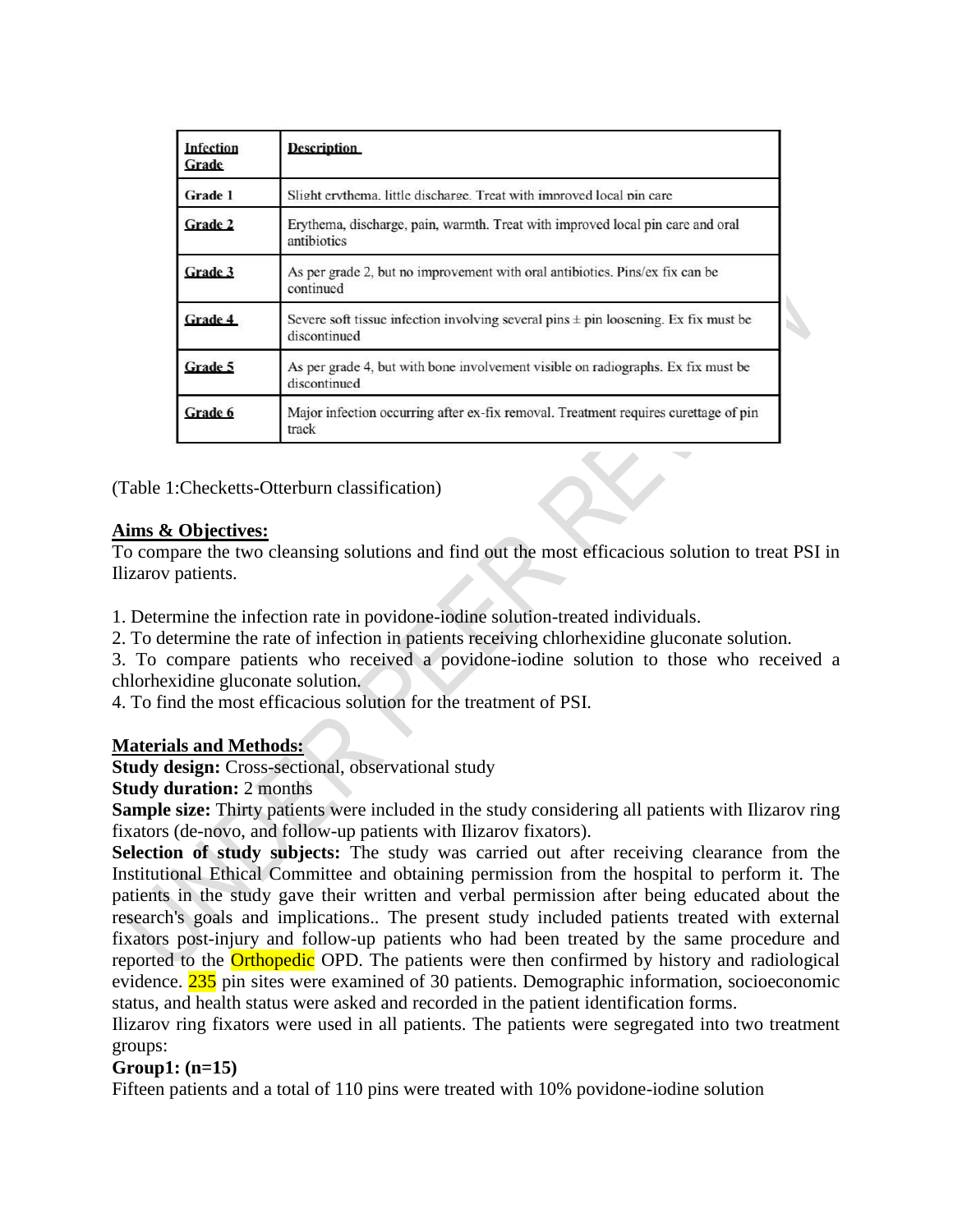#### **Group2: (n=15)**

Fifteen patients and a total of 125 pins were treated with 2mg/ml chlorhexidine solution **Inclusion criteria:** 30 patients treated with Ilizarov ring fixation method of the age group 18-60, of either sex.

**Exclusion criteria:** Patients who did not give consent

The infection site was cleansed of scabs after administering the appropriate wound care solution, and the infection (if present) was rated and noted in the infection evaluation chart. The infection grade was determined according to the classification provided by Checketts et al. [8]

Outpatients were informed about the clinical features like erythema, redness, and discharge, and radiological evidence was taken on follow-ups.

Antiseptic impregnated gauze (chlorhexidine/povidone-iodine) was administered on the pin sites, which were then monitored for bleeding, discharge, drainage, and infection symptoms, every day till discharge and on follow-ups.

To compare categorical data between the groups, Chi-square analysis or Fisher's exact test were employed when suitable.

Data analysis was carried by Statistical Package SPSS (version 25.0, IBM Corporation) and Microsoft Excel 2016 (Microsoft Corporation). P values were calculated and the ones less than 0.5 were considered.

#### **Observations and Results:**

The study involved patients of both the genders belonging to different age groups and professional backgrounds.

The final research study size included 30 (i.e  $n=30$ ) patients out of which 15 patients were treated with povidone- iodine solution and the rest 15 patients were treated with chlorhexidine solution . In the comparative study out of 15 patients in the povidone-iodine group 7 were males and 8 were female patients. The age of the patient was also included in the study, among the 15 individuals in the group 5 were from the age group 18-27 years , 4 were between 28-37 years of age,4 were in age between 38-47 years and the rest 2 were of age between 47-60 years. The age criteria was considered as the severity varied in different age groups.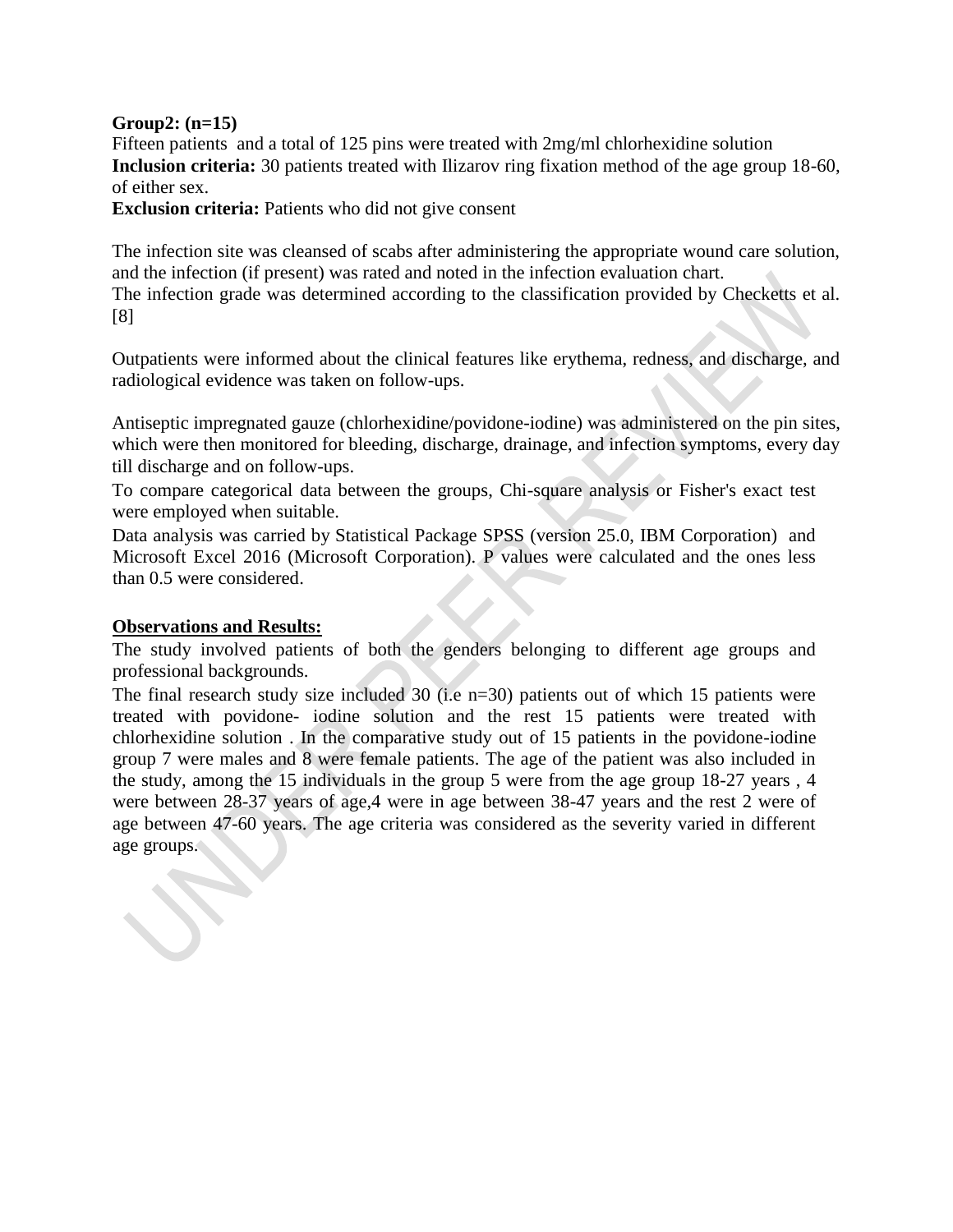| <b>Povidone Iodine Group</b><br><b>Age Group</b> |                          |                     | <b>Chlorhexidine</b> group |               |  |
|--------------------------------------------------|--------------------------|---------------------|----------------------------|---------------|--|
|                                                  | $\underline{\mathbf{n}}$ | $\frac{0}{0}$       | $\mathbf{n}$               | $\frac{0}{0}$ |  |
| 18-27                                            | 5                        | 33.4                | 6                          | 40            |  |
| 28-37                                            | $\overline{4}$           | 26.6                | $\sqrt{2}$                 | 13.4          |  |
| 38-47                                            | $\overline{4}$           | 26.6                | 6                          | 40            |  |
| 47-60                                            | $\overline{2}$           | 13.4                | $\mathbf 1$                | 6.6           |  |
| $X^2=1.49$                                       |                          | $p = 0.68 p > 0.05$ |                            | $_{\rm NS}$   |  |
| Gender                                           |                          |                     |                            |               |  |
| Male                                             | 8                        | 53.3                | 6                          | 40            |  |
| Female                                           | $\overline{7}$           | 46.7                | 9                          | 60            |  |
| Fisher's exact test                              |                          | p=0.46 p>0.05       |                            | $_{\rm NS}$   |  |
| Profesion                                        |                          |                     |                            |               |  |
| Housemaker                                       | $\overline{4}$           | 26.6                | $\overline{\mathbf{3}}$    | 20            |  |
| Self employed                                    | $\mathbf{1}$             | 6.6                 | $\,1$                      | 6.6           |  |
| Worker                                           | $\overline{3}$           | 20                  | 6                          | 40            |  |
| Student                                          | $\overline{7}$           | 46.8                | 5                          | 33.4          |  |

(Table 2: Demographic details of the patients)

Similarly in the chlorhexidine group the patients included were 6 males and 9 females and 6 belonged to the age group of 18-27 years, 2 were between 28-37 years , 6 were between 38- 47 years 1 of them belonged to the age of 47-60 years.

The assessment of their profession was also conducted and it was observed that 4 females were housemaker among total 7 of them rest 3 of the patient were working as daily wage worker , 7 among them were students and 1 was self-employed in povidone-iodine group and 3 were housemaker out of 9 females , 6 of the total patients were daily wage worker and 5 were students and 1 of the patient was self-employed in chlorhexidine group. (Table 2)

A total of 8 of all patients were treated with external fixators on closed fractures with 7 patients having open fractures. None of the patients had the fixator in the tibia, 4 in the femur, 5 in the radius and 6 of them had fixators in the humerus in the povidone iodine group.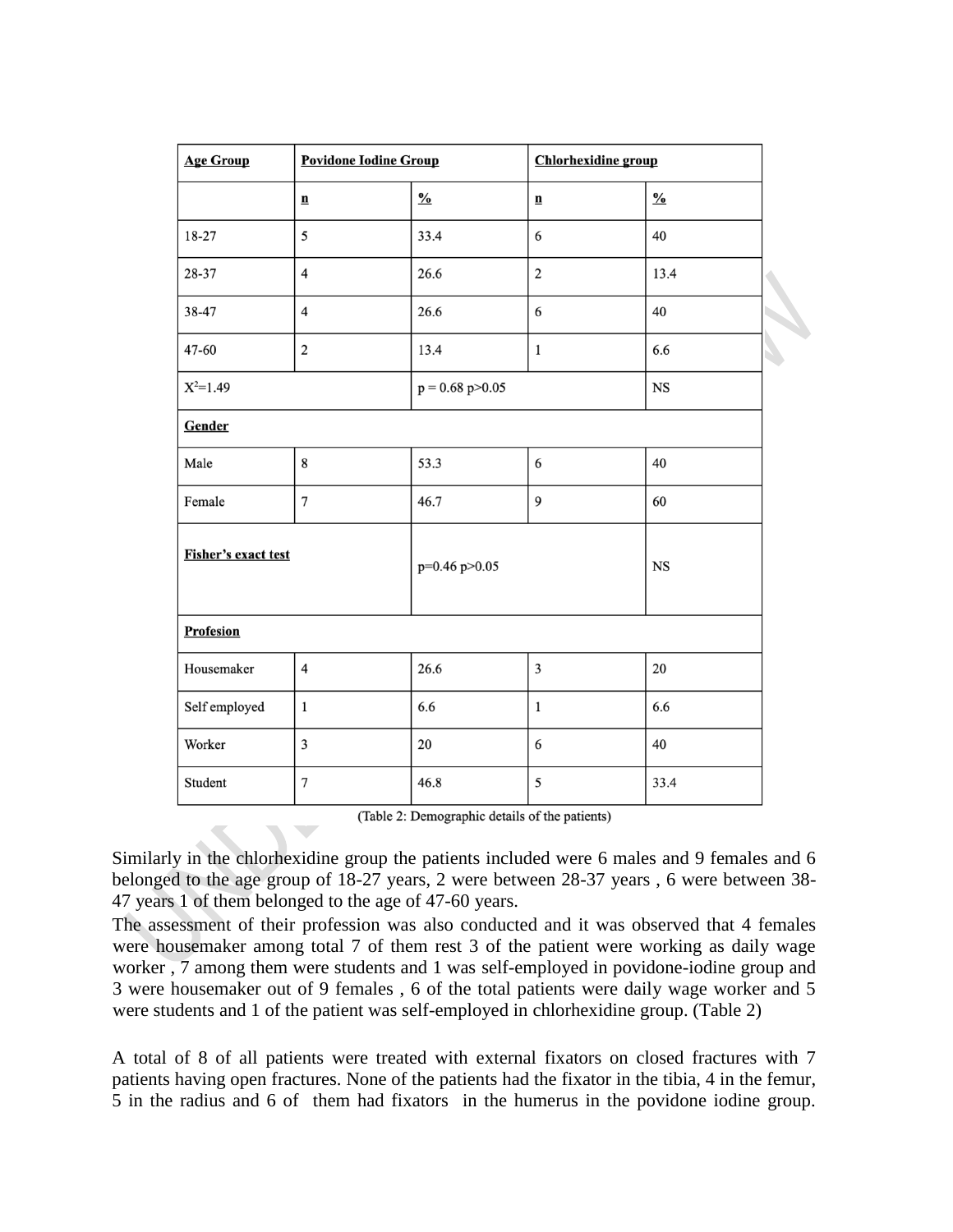Followed by 1 patient who had the fixator in the tibia, 7 in the femur, 4 in the radius and 3 of them were in the humerus in the chlorhexidine group. Kirschner wires were put in 12 patients of the povidone iodine group along with 3 of them were fixed with Schanz Pin and 11 out of 15 of the chlorhexidine group were fixed with Krishner wire; 4 had schanz wire. The p values for the demographic details and type of fractures were >0.05 and therefore were not significant.

A total of 32 pins out of the 110 cleaned with povidone iodine solution were infected whereas only 19 out of 125 pins of the chlorhexidine group showed signs of infection. There was a significant statistical difference with p value being  $\langle 0.05$ . The site of infection in the involved groups was not significant. A majority of first degree infection was observed in the povidone iodine group, followed by second and third degree. The chlorhexidine group did not report any third degree infections according to the checketts otterburn classification scale. (Table 4)

#### **Discussion:**

There was no statistically significant difference between the two groups of patients in terms of age, gender, education status, career, or BMI (p>0.05). Many studies have attempted to determine how successful various cleaning procedures are at reducing the risk of pin site infection.

One hundred and eighteen patients receiving external fixator treatment were randomly assigned to one of three groups: (1) no washing solution, dry dressing (2) half-strength hydrogen peroxide provided daily, and (3) Biopatch® chlorhexidine-impregnated discs changed weekly, according to Egol et al. A appropriate and cost-effective alternative was identified to be sterile dry dressings changed once a week. When W-Dahl and Toksvig-Larsen tested 2 mg/ml chlorhexidine and normal saline solution, they discovered that infection rates were 0.5 percent in the chlorhexidine group and 3 percent in the saline solution group.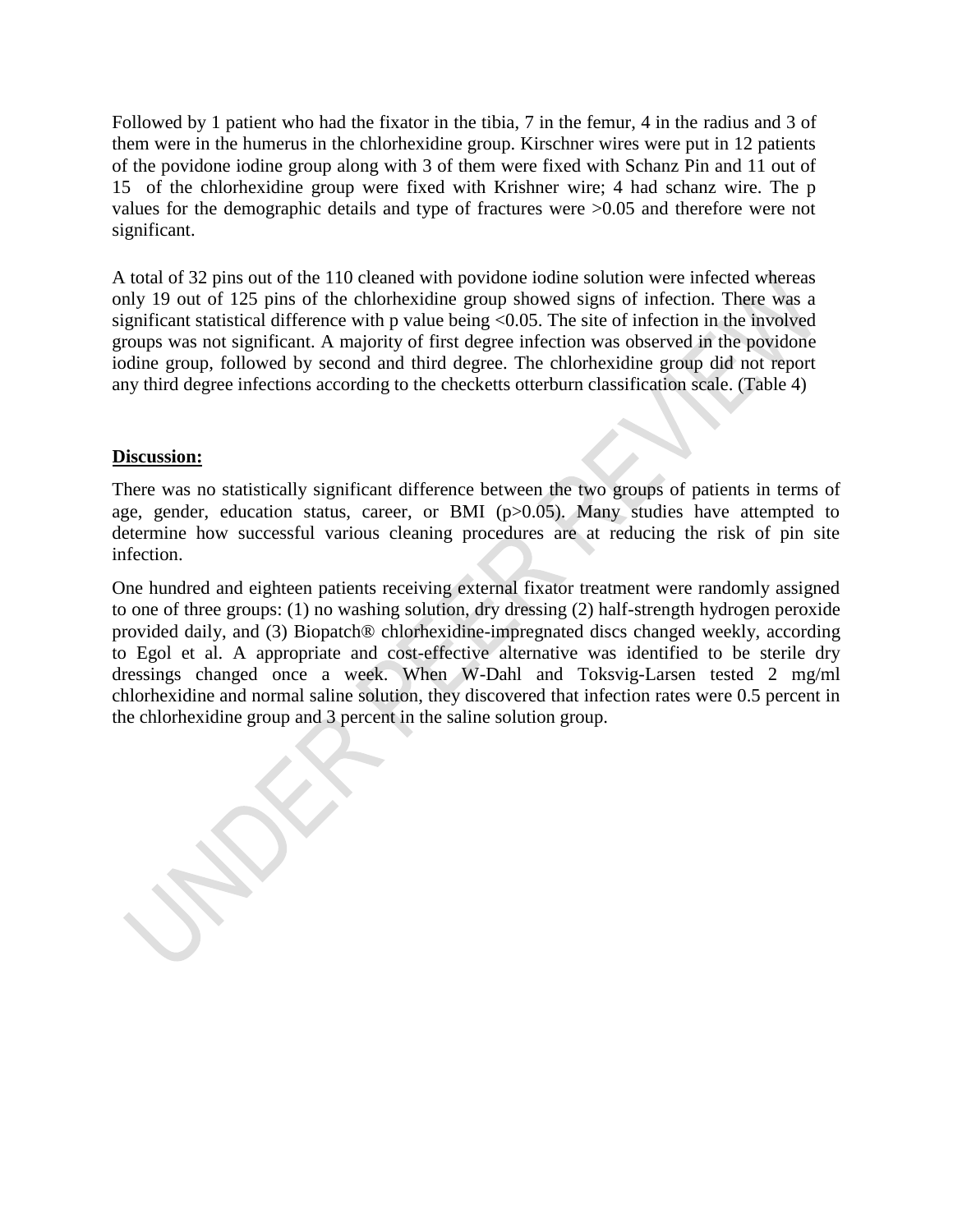|                                                          | <b>Povidone Iodine solution</b> |                          | <b>Chlorhexidine Solution</b> |                |  |
|----------------------------------------------------------|---------------------------------|--------------------------|-------------------------------|----------------|--|
| Number of pins<br>cleaned with the<br>specified solution | 110                             | $\overline{a}$           | 125                           | L,             |  |
| Number of pins<br>that develop pin<br>tract infection    | 32                              | 29.9                     | 19                            | 15.2           |  |
| $X^2=6.45$                                               |                                 | $p = 0.011$<br>p<0.05    |                               | S              |  |
| Location of pin tract infection                          |                                 |                          |                               |                |  |
| Radius                                                   | 11                              | 34.3                     | 5                             | 26.3           |  |
| <b>Tibia</b>                                             | $\overline{\phantom{a}}$        | $\overline{\phantom{a}}$ | $\overline{\mathbf{3}}$       | 15.8           |  |
| Femur                                                    | 9                               | 28.1                     | 6                             | 31.6           |  |
| <b>Humerus</b>                                           | 12                              | 37.6                     | 5                             | 26.3           |  |
| $X^2 = 5.79$                                             |                                 | $p = 0.12$<br>p>0.05     |                               | <b>NS</b>      |  |
| Degree of<br>infection                                   | <b>Povidone Iodine solution</b> |                          | <b>Chlorhexidine Solution</b> |                |  |
| <b>First degree</b>                                      | 24                              | 75                       | 16                            | 84.2           |  |
| <b>Second degree</b>                                     | $\overline{4}$                  | 12.5                     | 3                             | 15.8           |  |
| <b>Third degree</b>                                      | $\overline{\mathbf{4}}$         | 12.5                     | $\overline{\phantom{a}}$      | $\blacksquare$ |  |

(Table 4: Infection Grade and Sites)

In the current study 32 out of 110 pins were infected among 15 patients in povidone-iodine group, the majority of these pins were applied on humerus followed by radius and femur indicating 29.9% infection rate while 47.7% had a longer hospital stay and were addressed to dressing right from the second day postoperative . Compared to infection of 13 pin sites (18.1%) out of a total of 72 pin sites cleaned using povidone iodine solution by Grant et al. [\(14\)](https://www.zotero.org/google-docs/?tdxu9x)

The next group in study were treated with 2% chlorhexidine solution, started 2nd day from operative procedure indicated infection of 19 pin sites out of a total of 125 pins applied.The majority of the pins were used on femur followed by humerus, radius and tibia, 86.6% patient in the group had a lesser hospital stay. The infection rates of the other studies in 2% chlorhexidine were better. On the Checketts–Otterburn scale, however, there was no remarkable difference in infection rates, pin loosening rates, or the occurrence of higher grade infections.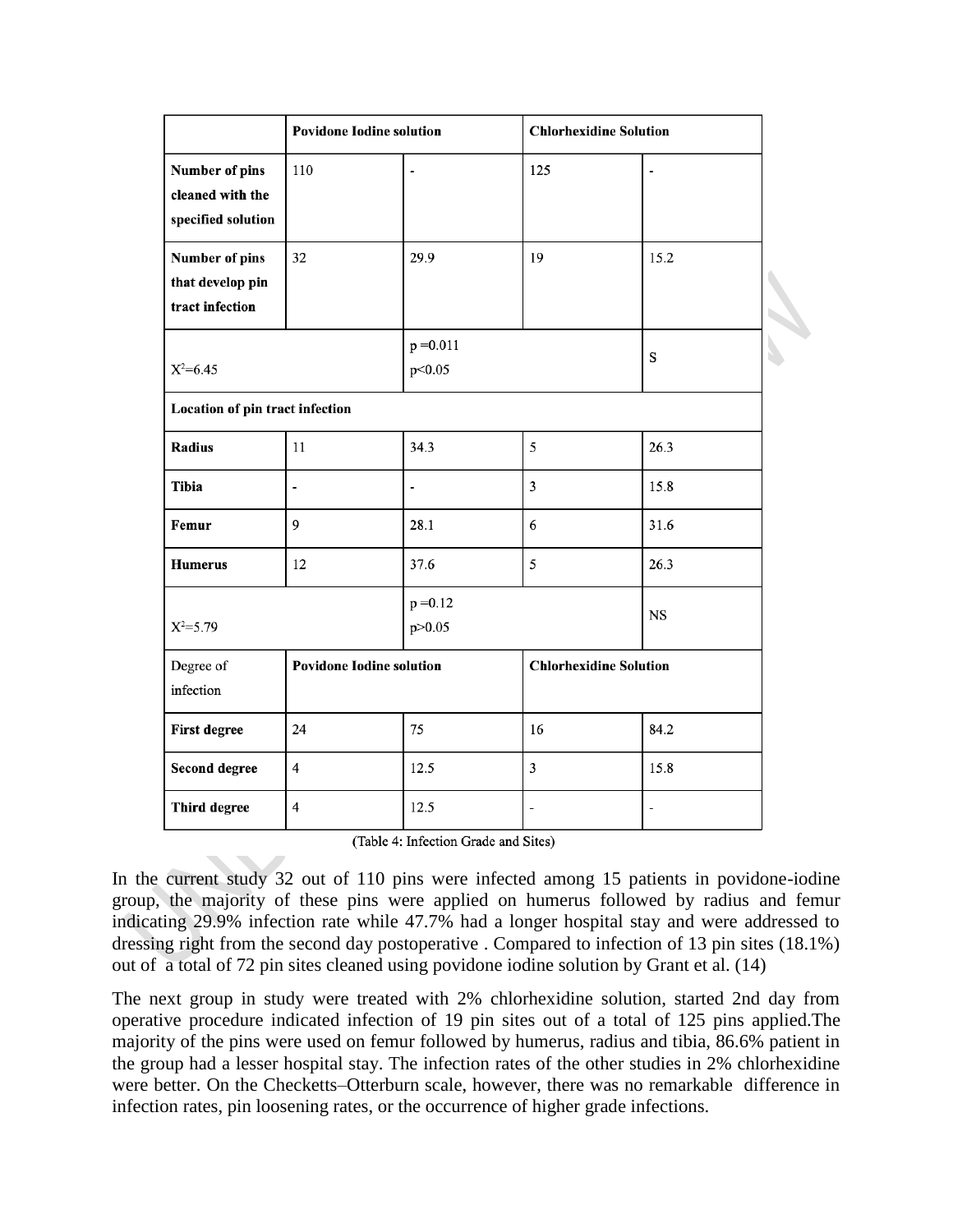In the current study, pin site infection rates were twice as high in the povidone-iodine group (29.9%) as they were in the chlorhexidine group (15.2%). In the povidone-iodine group, 24 of the 32 contaminated pins had first-degree infections, four developed second-degree infections, and four developed third-degree infections. 16 contaminated pins in the chlorhexidine group had first-degree pin site infections, whereas 3 acquired second-degree infections. To date, however, very few studies prove a considerable relationship between pin site infections and the type of cleansing solution used. (15-20)

## **Conclusion:**

There was a statistical difference between the two groups, only 19 of the 125 pins in the chlorhexidine group acquired infection, compared to 32 of the 110 pins in the povidoneiodine group. Therefore, the study concludes that 2gm/dl chlorhexidine solution is highly effective in reducing pin site infection rates in Ilizarov treated patients compared to 10% povidone iodine. Future research might improve on the findings of this study by evaluating the other aspects of pin site infection, such as the link between infection rate and age groups or infection in comorbid patients. In today's study fields, the type of cleansing solution utilized to decrease pin site infection is a subject of much interest. Accurate identification of the characteristics that prevent pin site infections is a topic of study that not only needs to be developed immediately, but also has a lot of practical value in terms of improved prognosis for surgeries that need Ilizarov fixators. This is the first research to compare the effectiveness of povidone iodine and chlorhexidine for pin tract care, as well as to verify the efficiency of the superior solution. The study of this correlation between type of solution used and pin tract infection can provide useful insight regarding:

- 1. The most efficacious solution for the treatment of PSI
- 2. Help in reducing the rate of PSI in external fixators.

#### **COMPETING INTERESTS DISCLAIMER:**

Authors have declared that no competing interests exist. The products used for this research are commonly and predominantly use products in our area of research and country. There is absolutely no conflict of interest between the authors and producers of the products because we do not intend to use these products as an avenue for any litigation but for the advancement of knowledge. Also, the research was not funded by the producing company rather it was funded by personal efforts of the authors.

#### **References:**

- [1. Gibbons CT, Montgomery RJ. \(iii\) Management of foot and ankle conditions using Ilizarov](https://www.zotero.org/google-docs/?ZIEirt)  [technique. Curr Orthop. 2003 Dec 1;17\(6\):436–46.](https://www.zotero.org/google-docs/?ZIEirt)
- [2. Santy J, Temple J. A critical review of two research papers on skeletal pin site care. J](https://www.zotero.org/google-docs/?ZIEirt)  [Orthop Nurs. 2004 Aug 1;8\(3\):132–5.](https://www.zotero.org/google-docs/?ZIEirt)
- [3. Burks RI. Povidone-iodine solution in wound treatment. Phys Ther. 1998 Feb;78\(2\):212–8.](https://www.zotero.org/google-docs/?ZIEirt)
- [4. Berkelman RL, Holland BW, Anderson RL. Increased bactericidal activity of dilute](https://www.zotero.org/google-docs/?ZIEirt)  [preparations of povidone-iodine solutions. J Clin Microbiol. 1982 Apr;15\(4\):635–9.](https://www.zotero.org/google-docs/?ZIEirt)
- [5. Checketts RG, MacEachem AG, Otterbum M. Pin Track Infection and the Principles of Pin](file:///C:/Users/Hp/Downloads/5.%20Checketts%20RG,%20MacEachem%20AG,%20Otterbum%20M.%20Pin%20Track%20Infection%20and%20the%20Principles%20of%20Pin%20Site%20Care.%20In:%20De%20Bastiani%20G,%20Apley%20AG,%20Goldberg%20A,%20editors.%20Orthofix%20External%20Fixation%20in%20Trauma%20and%20Orthopaedics%20%5bInternet%5d.%20London:%20Springer;%202000%20%5bcited%202021%20Sep%2014%5d.%20p.%2097–103.)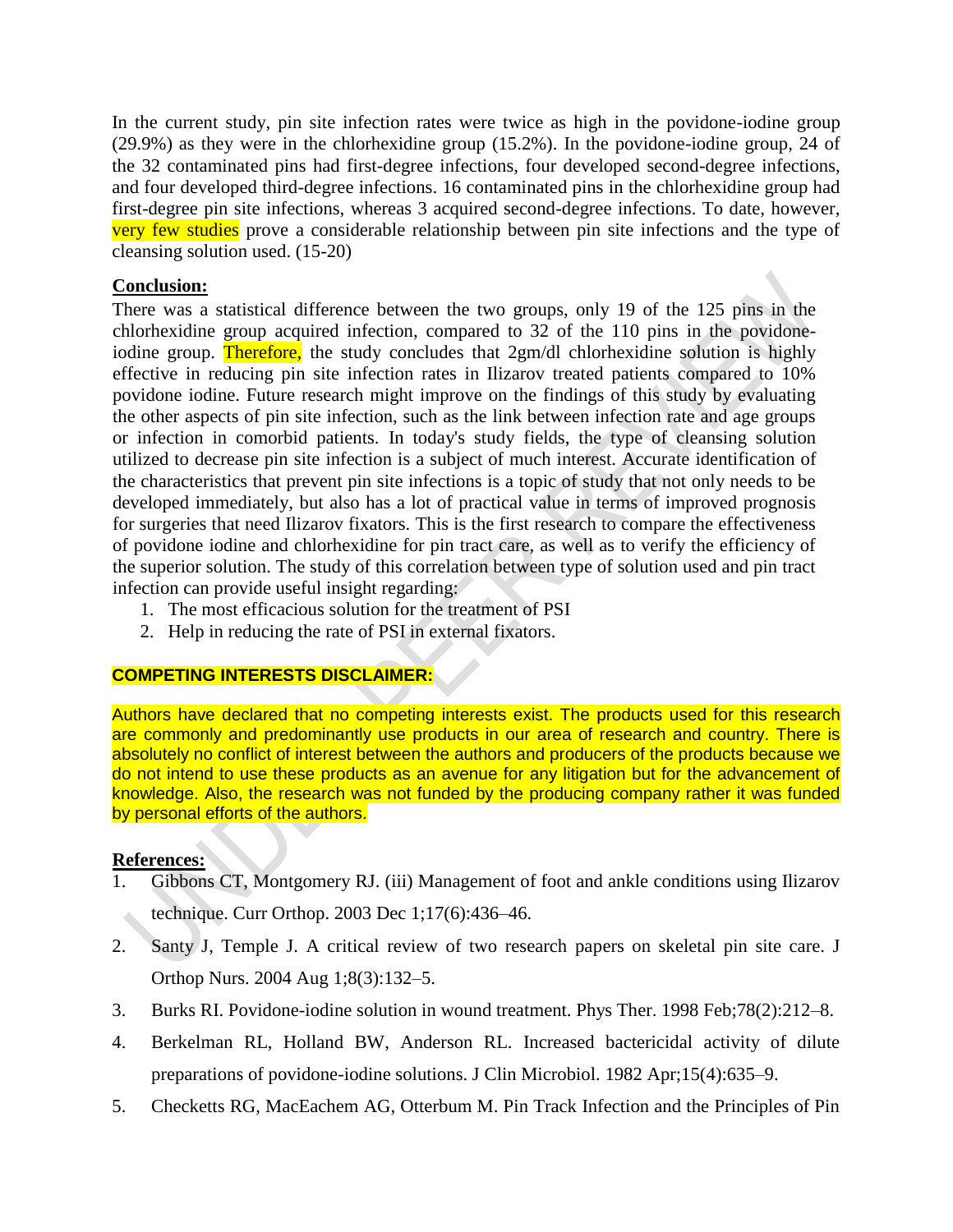Site Care. In: De Bastiani G, Apley AG, Goldberg A, editors. Orthofix External Fixation in Trauma and Orthopaedics [Internet]. London: Springer; 2000 [cited 2021 Sep 14]. p. 97– 103.

- [6. Gordon JE, Kelly-Hahn J, Carpenter CJ, Schoenecker](https://www.zotero.org/google-docs/?ZIEirt) PL. Pin site care during external [fixation in children: results of a nihilistic approach. J Pediatr Orthop. 2000 Apr;20\(2\):163–](https://www.zotero.org/google-docs/?ZIEirt) [5.](https://www.zotero.org/google-docs/?ZIEirt)
- [7. Parameswaran AD, Roberts CS, Seligson D, Voor M. Pin tract infection with contemporary](https://www.zotero.org/google-docs/?ZIEirt)  [external fixation: how much of a problem? J Orthop Trauma. 2003 Aug;17\(7\):503–7.](https://www.zotero.org/google-docs/?ZIEirt)
- [8. Saithna A. The influence of hydroxyapatite coating of external fixator pins on pin loosening](https://www.zotero.org/google-docs/?ZIEirt)  [and pin track infection: a systematic review. Injury. 2010 Feb;41\(2\):128–32.](https://www.zotero.org/google-docs/?ZIEirt)
- [9. Ward P. Care of skeletal pins: a literature review. Nurs Stand R Coll Nurs G B 1987. 1998](https://www.zotero.org/google-docs/?ZIEirt)  [Jun 17;12\(39\):34–8.](https://www.zotero.org/google-docs/?ZIEirt)
- [10. McKenzie LL. In search of a standard for pin site care. Orthop Nurs. 1999 Apr;18\(2\):73–8.](https://www.zotero.org/google-docs/?ZIEirt)
- [11. Holmes SB, Brown SJ, Pin Site Care Expert Panel. Skeletal pin site care: National](https://www.zotero.org/google-docs/?ZIEirt)  [Association of Orthopaedic Nurses guidelines for orthopaedic nursing. Orthop Nurs. 2005](https://www.zotero.org/google-docs/?ZIEirt)  [Apr;24\(2\):99–107.](https://www.zotero.org/google-docs/?ZIEirt)
- [12. Horstmann Risso N, Ottonelli Stopiglia CD, Oliveira MT, Haas SE, Ramos Maciel T,](https://www.zotero.org/google-docs/?ZIEirt)  [Reginatto Lazzari N, et al. Chlorhexidine Nanoemulsion: A New Antiseptic Formulation.](https://www.zotero.org/google-docs/?ZIEirt)  [Int J Nanomedicine. 2020;15:6935–44.](https://www.zotero.org/google-docs/?ZIEirt)
- [13. Ficke B, Ransom EF, Hess MC, Moon AS, McKissack HM, Shah A, et al. Outcomes of](https://www.zotero.org/google-docs/?ZIEirt)  [Staged Treatment for Complex Distal Radius Fractures. Cureus. 10\(9\):e3273.](https://www.zotero.org/google-docs/?ZIEirt)
- [14. Grant S, Kerr D, Wallis M, Pitchford D. Comparison of povidone-iodine solution and soft](https://www.zotero.org/google-docs/?ZIEirt)  [white paraffin ointment in the management of skeletal pin-sites: A pilot study. J Orthop](https://www.zotero.org/google-docs/?ZIEirt)  [Nurs. 2005 Nov 1;9\(4\):218–25.](https://www.zotero.org/google-docs/?ZIEirt)
- [15. Cam R, Demir Korkmaz F, Oner Şavk S. Effects](https://www.zotero.org/google-docs/?ZIEirt) of two different solutions used in pin site [care on the development of infection. Acta Orthop Traumatol Turc. 2014;48\(1\):80–5.](https://www.zotero.org/google-docs/?ZIEirt)
- 16. Aynacı O, Yıldız M, Aydın H, Kerimoğlu S. Our external fixator applications in humerus fractures. [Article in Turkish] Hacettepe Ortopedi Dergisi 2000;10:137-40 - Google Search [Internet]. [cited 2021 Sep 14]. Available from:
- 17. Nikose, Sunil Sheshrao, Devashree Nikose, Aditya L. Kekatpure, Shashank Jain, Kiran Saoji, and Sridhar M. Reddy. "Impact of Medial Open-Wedge High Tibial Osteotomy for